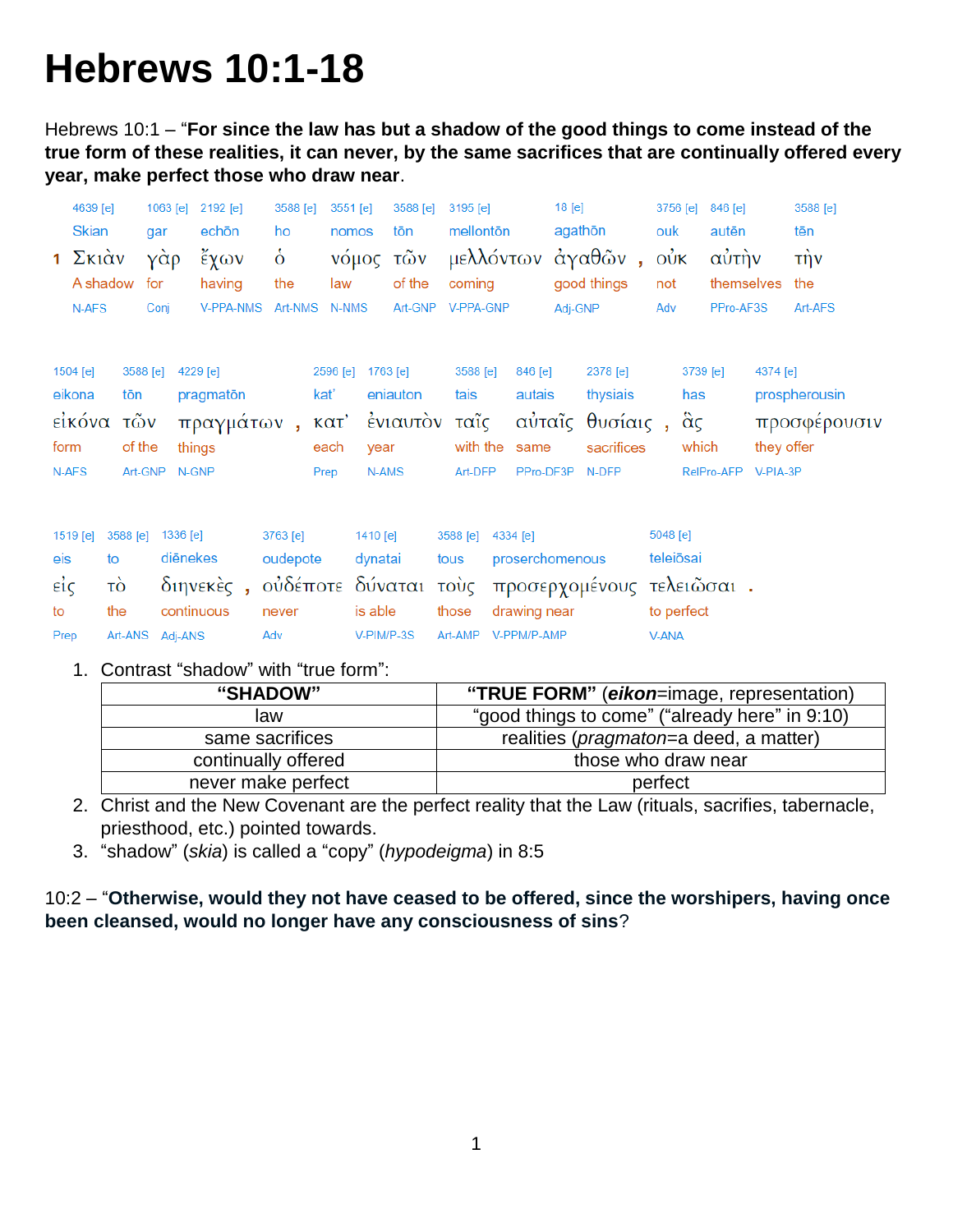| 1893 [e]             | 3756 [e]   | 302 [e]           | 3973 [e] |           |                                        | 4374 [e] |                |                  | $1223$ [e]           | 3588 [e] 3367 [e] |                    | 2192 [e] 2089 [e] |            |
|----------------------|------------|-------------------|----------|-----------|----------------------------------------|----------|----------------|------------------|----------------------|-------------------|--------------------|-------------------|------------|
| epei                 | ouk        | an                |          | epausanto |                                        |          | prospheromenai |                  | dia                  | to                | mēdemian           | echein eti        |            |
| $2 \div \vec{r}$     | <b>OUK</b> | $\ddot{\alpha}$ v |          | έπαυσαντο |                                        |          |                | προσφερόμεναι,   | $\delta$ ιά          | τò                | μηδεμίαν έχειν έτι |                   |            |
| Otherwise not        |            | ٠                 |          |           | would they have ceased                 |          | being offered  |                  | because of           | ÷                 | none               | having            | any longer |
| Conj                 | Adv        | Prtcl             |          | V-AIM-3P  |                                        |          | V-PPM/P-NFP    |                  | Prep                 | Art-ANS Adj-AFS   |                    | <b>V-PNA</b>      | Adv        |
|                      |            |                   |          |           |                                        |          |                |                  |                      |                   |                    |                   |            |
| 4893 [e]             | $266$ [e]  |                   |          | 3588 [e]  | 3000 [e]                               |          | $530$ [e]      | $2511$ [e]       |                      |                   |                    |                   |            |
| syneidesin           | hamartion  |                   |          | tous      | latreuontas                            |          | hapax          | kekatharismenous |                      |                   |                    |                   |            |
| συνείδησιν άμαρτιῶν, |            |                   |          |           | τους λατρεύοντας άπαξ κεκαθαρισμένους? |          |                |                  |                      |                   |                    |                   |            |
| conscience           | of sins    |                   |          | those     | serving                                |          | once           |                  | having been cleansed |                   |                    |                   |            |
|                      |            |                   |          |           |                                        |          |                |                  |                      |                   |                    |                   |            |

Adv

1. The author uses a rhetorical question to make his point.

Art-AMP V-PPA-AMP

N-AFS

N-GFP

a. If the sacrifices were real and not a mere shadow they would have worked the first time

V-RPM/P-AMP

- b. The repeated shadow pointed toward the reality that would be done once to finish the work.
- 2. The conscience being cleansed refers to a mind that understands the work of Christ and is no longer looking for a way of atoning for sins or appeasing God.
	- a. This does not mean we do not feel guilt or condemnation when we sin or rebel against God, but it means we know the work is done
	- b. It means we are not left guilty and without a sacrifice. Instead we always have the atoning work of Christ and the opportunity for confession (1 John 1:9)

## 10:3 – "**But in these sacrifices there is a reminder of sins every year**.

|         | 235 [e] 1722 [e] 846 [e] |           | $364$ [e]                                                 | 266 [e]   | 2596 [e] 1763 [e] |               |  |
|---------|--------------------------|-----------|-----------------------------------------------------------|-----------|-------------------|---------------|--|
| All' en |                          | autais    | anamnēsis                                                 | hamartiōn |                   | kat' eniauton |  |
|         |                          |           | 3 Άλλ' ἐν ω αὐταῖς , ἀνάμνησις ω ἁμαρτιῶν κατ' ἐνιαυτόν . |           |                   |               |  |
| But in  |                          | these     | [there is] a reminder of sins                             |           | every year        |               |  |
| Conj    | Prep                     | PPro-DF3P | N-NFS                                                     | N-GFP     | Prep              | N-AMS         |  |

- 1. Instead of clearing the conscience of the worshipper the repeated sacrifices were a "reminder" every year that the worshipper was still guilty.
- 2. "reminder" is *anamnesis* and is also used when Christ instituted the New Covenant in Luke 22:19 and 1 Cor. 11:24-25:

"he took bread, and when he had given thanks, he broke it and gave it to them, saying, "This is my body, which is given for you. Do this in remembrance of me." (Luke 22:19) "when he had given thanks, he broke it, and said, "This is my body, which is for you. Do this in remembrance of me." 25 In the same way also he took the cup, after supper, saying, "This cup is the new covenant in my blood. Do this, as often as you drink it, in remembrance of me." (1 Cor. 11:24-25)

- a. In the Bible to remember something causes action
- b. When God remembered Noah, God ended the flood.
- c. When God remembered sin, Babylon, etc., God punished.
- d. When God does not remember sin, God has forgiven sin. (Psalm 25:7; Jer. 31:31)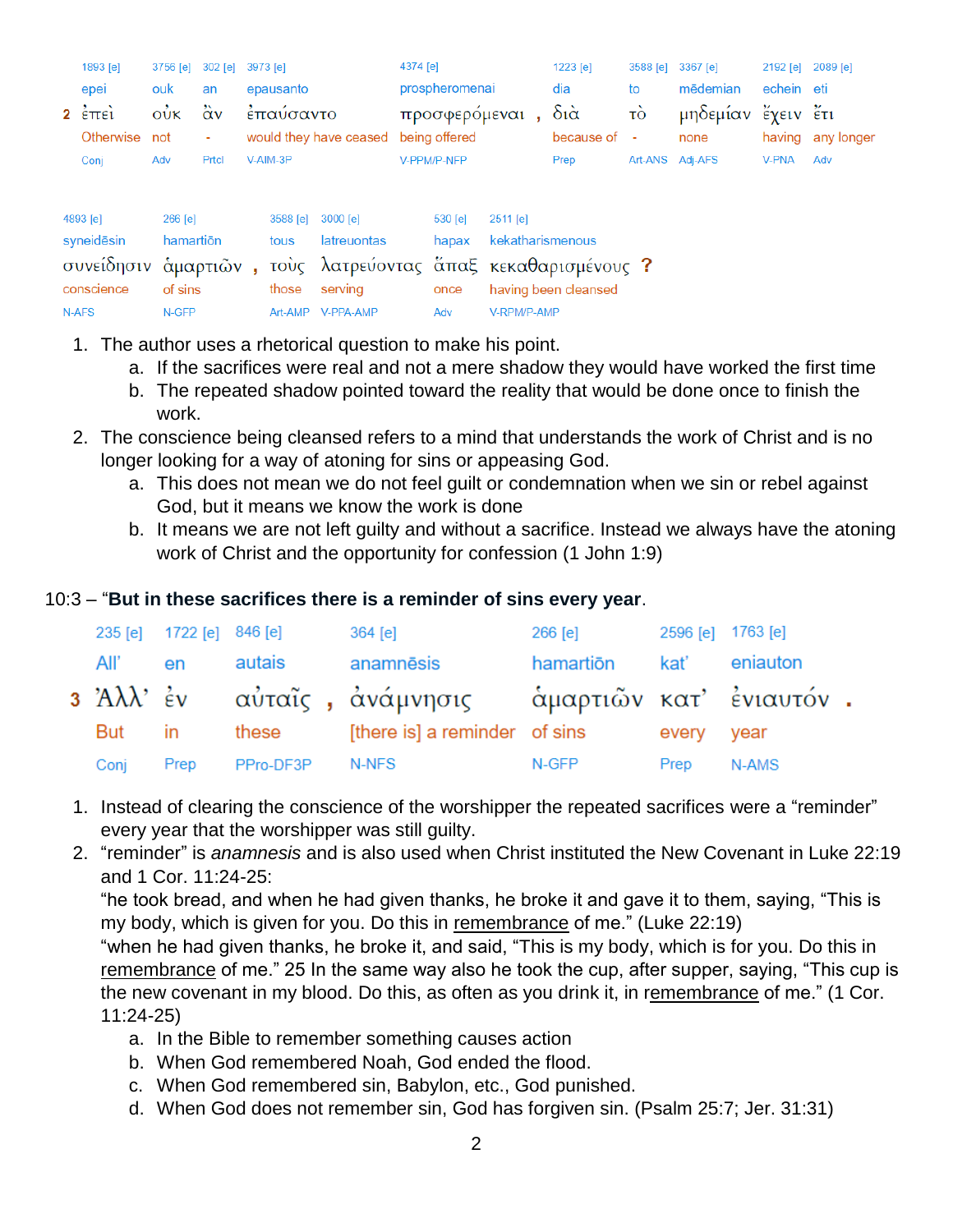- e. When man remembers sin, man either repents or continues
- f. When worshippers remember the sacrifice, worshippers have quilt
- g. When worshippers remember the body and blood of Christ, worshippers conscience are clear.

#### 10:4 – "**For it is impossible for the blood of bulls and goats to take away sins**.

| $102$ [e]                                              | 1063 [e] $129$ [e] |       | 5022 [e] | 2532 [e] 5131 [e] |        | 851 [e]                    | 266 [e]                              |  |
|--------------------------------------------------------|--------------------|-------|----------|-------------------|--------|----------------------------|--------------------------------------|--|
| adynaton                                               | gar                | haima | taurōn   | kai               | tragōn | aphairein                  | hamartias                            |  |
| 4 άδύνατον γάρ αίμα                                    |                    |       |          |                   |        |                            | ταύρων καὶ τράγων ἀφαιρεῖν ἁμαρτίας. |  |
| Impossible [it is] indeed [for the] blood of bulls and |                    |       |          |                   |        | of goats to take away sins |                                      |  |
| Adj-NNS                                                | Conj               | N-ANS | N-GMP    | Conj              | N-GMP  | V-PNA                      | N-AFP                                |  |

- 1. Two absolute words in this verse:
	- a. "impossible" *adynaton* meaning "unable", "powerless"
		- i. This refers to the incapacity of a person or the impossibility due to inability or to the fact it cannot happen
	- b. "to take away" *aphairein* means "to take from" and "to take away"
		- i. This is the removal of something by taking it away, removing it
		- ii. Or, even cutting/smiting it off as Peter cut off the ear of the high priest's servant.

### 10:5 – "**Consequently, when Christ came into the world, he said, "Sacrifices and offerings you have not desired, but a body have you prepared for me**;

| 1352 [e]               | $1525$ [e]       |      | 1519 [e] 3588 [e] 2889 [e] |        | 3004 [e]   | 2378 [e]       | 2532 [e] 4376 [e] |                                         | 3756 [e] 2309 [e] |                  |
|------------------------|------------------|------|----------------------------|--------|------------|----------------|-------------------|-----------------------------------------|-------------------|------------------|
| Dio                    | eiserchomenos    | eis  | ton                        | kosmon | legei      | <b>Thysian</b> | kai               | prosphoran                              | ouk               | ēthelēsas        |
| 5 $\Delta i\grave{o}$  | είσερχόμενος είς |      | τὸν                        |        |            |                |                   | κόσμον, λέγει: Θυσίαν καὶ προσφορὰν οὐκ |                   | ήθέλησας,        |
| Therefore coming       |                  | into | the                        | world  | He says    | Sacrifice      | and               | offering                                | not               | You have desired |
| Conj                   | V-PPM/P-NMS      | Prep | Art-AMS N-AMS              |        | $V-PIA-3S$ | N-AFS          | Coni              | N-AFS                                   | Adv               | $V-AIA-2S$       |
|                        |                  |      |                            |        |            |                |                   |                                         |                   |                  |
|                        |                  |      |                            |        |            |                |                   |                                         |                   |                  |
| 1161 $[e]$<br>4983 [e] | $2675$ [e]       |      | 1473 [e]                   |        |            |                |                   |                                         |                   |                  |

| Sōma            | de   | katērtisō                           | moi       |
|-----------------|------|-------------------------------------|-----------|
| $\Sigma$ ῶμα δὲ |      | κατηρτίσω                           | $\mu$ ot. |
|                 |      | a body however You have prepared me |           |
| N-ANS           | Conj | V-AIM-2S                            | PPro-D1S  |

- 1. As always, the author finalizes his argument by going to the Law and the Prophets (Scripture) to show that he is merely explaining what has already been written. The argument of any opponents is not with the author, but with the accepted Word of God in Scripture
- 2. Psalm 40:6-8
	- a. The preexistence of the Christ, the Son of God, is assumed by the author of this Psalm and the author of Hebrews
	- b. Interestingly, no other author in the NT (Gospels or Epistles) uses this verse. So, this writer of this book is using original study and thought as he presents his case.
	- c. Two translations come from the LXX and the MSS:
		- i. LXX (Greek Septuagint) says: "a body you prepared for me"
		- ii. MSS (Hebrew Masoretic text says: "ears you have dug for me"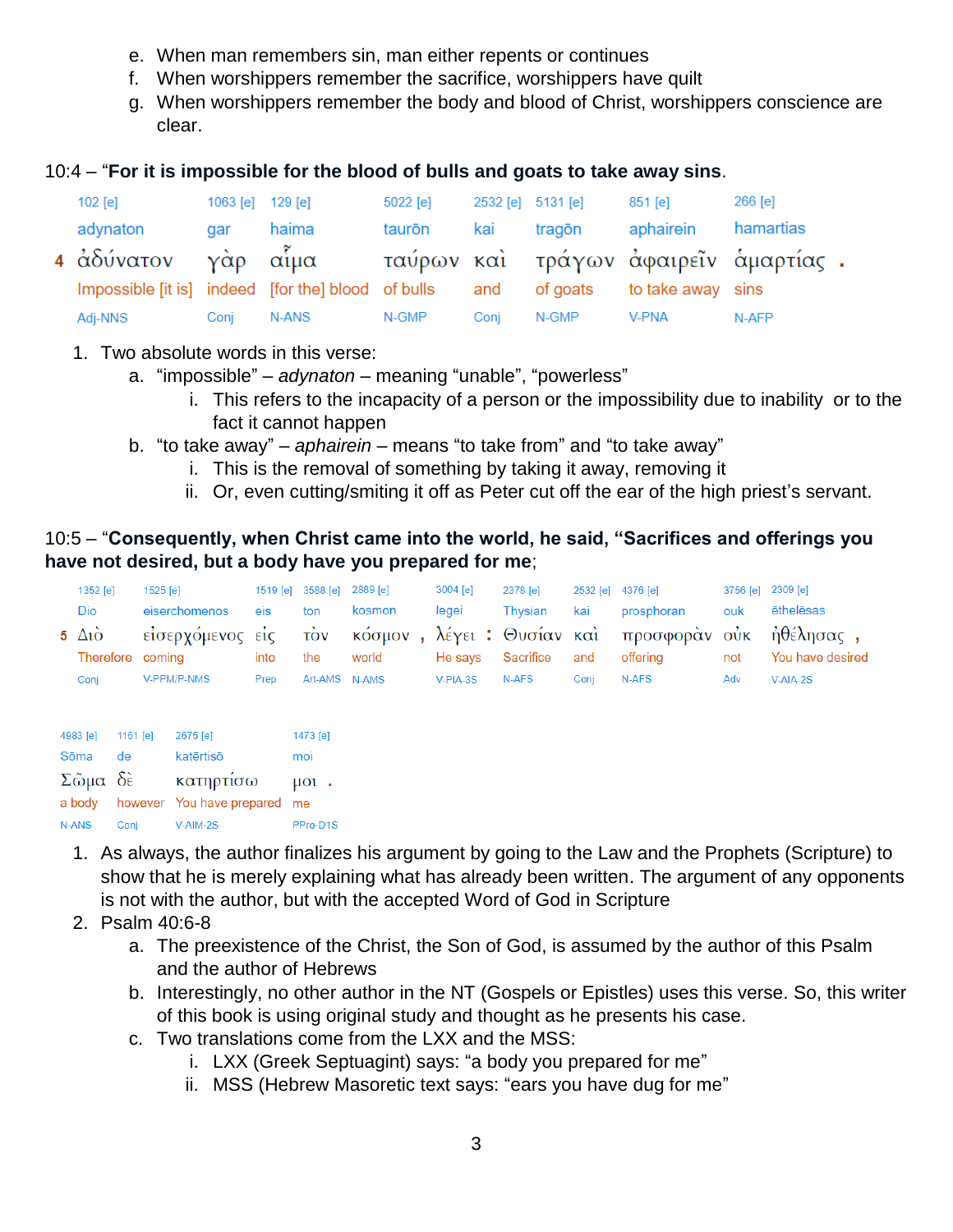# 10:6 – "**in burnt offerings and sin offerings you have taken no pleasure**.

| 3646 [e]                | 2532 [e] 4012 [e] |                     | 266 [e]   | 3756 [e] 2106 [e] |                         |
|-------------------------|-------------------|---------------------|-----------|-------------------|-------------------------|
| Holokautōmata           | kai               | peri                | hamartias | Ouk               | eudokēsas               |
| 6 Όλοκαυτώματα καὶ περὶ |                   |                     |           |                   | άμαρτίας Οὐκ εὐδόκησας. |
| <b>Burnt offerings</b>  | and               | [offerings] for sin |           | not               | You have delighted in   |
| N-ANP                   | Coni              | Prep                | N-GFS     | Adv               | $V-AIA-2S$              |

10:7 – "**Then I said, 'Behold, I have come to do your will, O God, as it is written of me in the scroll of the book**.'"

|                |      | 5119 [e] 2036 [e]            | 2400 [e]              |          | 2240 [e]   |                |      | 1722 [e] 2777 [e] | 975 [e]                     | 1125 [e]                  |      | 4012 [e] 1473 [e] | 3588 [e] 4160 [e] |             |
|----------------|------|------------------------------|-----------------------|----------|------------|----------------|------|-------------------|-----------------------------|---------------------------|------|-------------------|-------------------|-------------|
|                | Tote | eipon                        | Idou                  |          | hēkō       |                | En   | kephalidi         | bibliou                     | gegraptai                 | peri | emou              | Tou               | poiēsai     |
|                |      | 7 Τότε είπον, Ίδου, ήκω - Έν |                       |          |            |                |      | κεφαλίδι βιβλίου  |                             | γέγραπται περὶ ἐμοῦ — Τοῦ |      |                   |                   | $π$ οιῆσαι, |
|                | Then | I said                       |                       | Behold   |            | I have come in |      | [the] scroll      | of [the] book it is written |                           | of   | Me                | ٠                 | to do       |
|                | Adv  | $V-AIA-1S$                   |                       | V-AMA-2S | $V-PIA-1S$ |                | Prep | N-DFS             | N-GNS                       | V-RIM/P-3S                | Prep | PPro-G1S          | Art-GNS V-ANA     |             |
|                |      |                              |                       |          |            |                |      |                   |                             |                           |      |                   |                   |             |
|                |      |                              |                       |          |            |                |      |                   |                             |                           |      |                   |                   |             |
| 3588 [e]       |      | 2316 [e]                     | 3588 [e]              | 2307 [e] |            | 4771 [e]       |      |                   |                             |                           |      |                   |                   |             |
| ho             |      | <b>Theos</b>                 | to                    | thelēma  |            | sou            |      |                   |                             |                           |      |                   |                   |             |
| $\dot{\delta}$ |      | $\Theta$ εός,                | $\overrightarrow{10}$ |          |            | θέλημά σου.    |      |                   |                             |                           |      |                   |                   |             |
|                |      | O God                        | the                   | will     |            | of You         |      |                   |                             |                           |      |                   |                   |             |
| Art-VMS        |      | <b>N-NMS</b>                 | Art-ANS N-ANS         |          |            | PPro-G2S       |      |                   |                             |                           |      |                   |                   |             |

#### 10:8 – "**When he said above, "You have neither desired nor taken pleasure in sacrifices and offerings and burnt offerings and sin offerings" (these are offered according to the law**),

|     | 511 [e]                   | 3004 [e]                                 |            | 3754 [e]             | 2378 [e]         |              | 2532 [e]                 | 4376 [e]               |            | 2532 [e]                 | 3646 [e]        |               | 2532 [e]               | 4012 [e]                |
|-----|---------------------------|------------------------------------------|------------|----------------------|------------------|--------------|--------------------------|------------------------|------------|--------------------------|-----------------|---------------|------------------------|-------------------------|
|     | Anōteron                  | legōn                                    |            | hoti                 | <b>Thysias</b>   |              | kai                      | prosphoras             |            | kai                      | holokautōmata   |               | kai                    | peri                    |
|     | 8 Άνώτερον λέγων<br>Above | saying                                   |            | ۰                    | <b>Sacrifice</b> | ότι, Θυσίας, | $\kappa$ $\alpha$<br>and | προσφοράς,<br>offering |            | $\kappa$ $\alpha$<br>and | burnt offerings | όλοκαυτώματα  | $\kappa \alpha$<br>and | περι<br>[offerings] for |
|     | Adj-ANS-C                 | V-PPA-NMS Coni                           |            |                      | N-AFP            |              | Conj                     | N-AFP                  |            | Conj                     | N-ANP           |               | Conj                   | Prep                    |
|     |                           |                                          |            |                      |                  |              |                          |                        |            |                          |                 |               |                        |                         |
|     | 266 [e]                   | 3756 [e] 2309 [e]                        |            |                      |                  | $3761$ [e]   | 2106 [e]                 |                        | 3748 [e]   |                          | 2596 [e]        | 3551 [e]      | 4374 [e]               |                         |
|     | hamartias                 | ouk                                      |            | ēthelēsas            |                  | oude         | eudokēsas                |                        | haitines   |                          | kata            | nomon         | prospherontai          |                         |
|     | άμαρτίας,                 | $0\overset{\circ}{\mathsf{U}}\mathsf{K}$ |            | ήθέλησας,            |                  |              |                          | ούδε εύδόκησας,        |            |                          | αΐτινες κατά    | <b>VOLIOV</b> |                        | προσφέρονται;           |
| sin |                           | not                                      |            | You have desired nor |                  |              |                          | have You delighted in  | which      |                          | according to    | [the] Law     | are offered            |                         |
|     | N-GFS                     | Adv                                      | $V-AIA-2S$ |                      |                  | Conj         | $V-AIA-2S$               |                        | RelPro-NFP |                          | Prep            | N-AMS         | V-PIM/P-3P             |                         |

10:9 – "**then he added, "Behold, I have come to do your will." He does away with the first in order to establish the second**.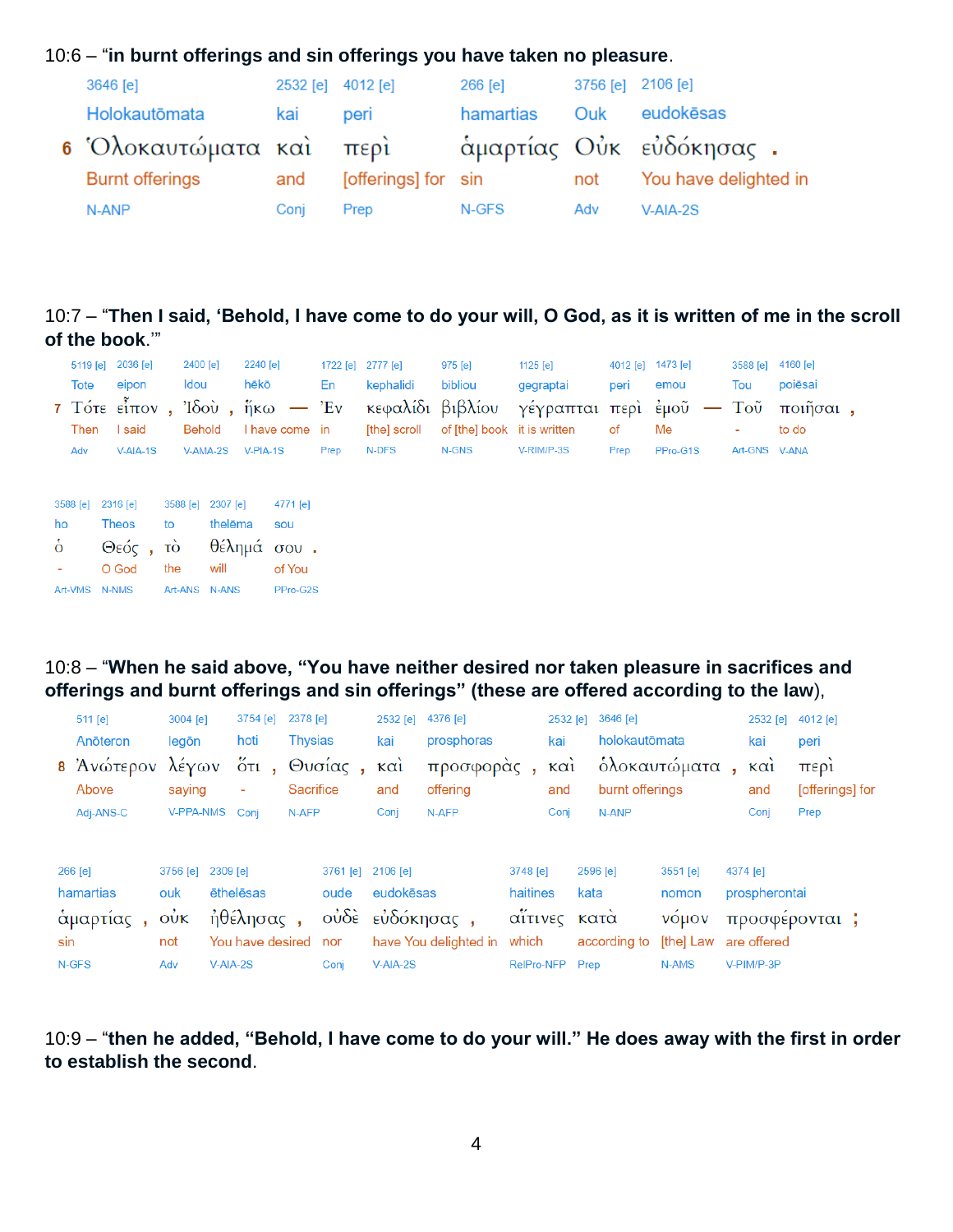|                        |                                                                 | 5119 [e] 2046 [e] |                   | 2400 [e]        | 2240 [e]           |                           | 3588 [e] 4160 [e] | 3588 [e]      | 2307 [e] | 4771 [e]          | $337$ [e]           | 3588 [e] 4413 [e] |         |  |
|------------------------|-----------------------------------------------------------------|-------------------|-------------------|-----------------|--------------------|---------------------------|-------------------|---------------|----------|-------------------|---------------------|-------------------|---------|--|
|                        | tote                                                            | eirēken           |                   | Idou            | hēkō               | tou                       | poiēsai           | to            | thelēma  | sou               | anairei             | to                | prōton  |  |
|                        | $9$ $\overline{1}$ $\overline{0}$ $\overline{1}$ $\overline{e}$ |                   | είρηκεν,          | $7\delta$ où,   | ἥκω                | $\overline{\mathrm{TOU}}$ | ποιῆσαι τὸ        |               |          |                   | θέλημά σου. άναιρεῖ | τò                | πρῶτον, |  |
|                        | then                                                            | He said           |                   | <b>Behold</b>   | I have come        | ÷.                        | to do             | the           | will     | of You            | He takes away the   |                   | first   |  |
|                        | Adv                                                             | V-RIA-3S          |                   | V-AMA-2S        | V-PIA-1S           | Art-GNS V-ANA             |                   | Art-ANS N-ANS |          | PPro-G2S V-PIA-3S |                     | Art-ANS Adj-ANS   |         |  |
|                        |                                                                 |                   |                   |                 |                    |                           |                   |               |          |                   |                     |                   |         |  |
|                        |                                                                 |                   |                   |                 |                    |                           |                   |               |          |                   |                     |                   |         |  |
|                        | 2443 [e]                                                        |                   | 3588 [e] 1208 [e] | 2476 [e]        |                    |                           |                   |               |          |                   |                     |                   |         |  |
| hina                   |                                                                 | to                | deuteron          | stēsē           |                    |                           |                   |               |          |                   |                     |                   |         |  |
| $\tilde{i} \nu \alpha$ |                                                                 | τò                |                   | δεύτερον στήση. |                    |                           |                   |               |          |                   |                     |                   |         |  |
| that                   |                                                                 | the               | second            |                 | He might establish |                           |                   |               |          |                   |                     |                   |         |  |
| Conj                   |                                                                 |                   | Art-ANS Adj-ANS   | V-ASA-3S        |                    |                           |                   |               |          |                   |                     |                   |         |  |

10:10 – "**And by that will we have been sanctified through the offering of the body of Jesus Christ once for all**.

|                                 | 1722 [e] 3739 [e] | 2307 [e]  | 37 [e]                        | $1510$ $\text{[e]}$ |             |               | 1223 [e] 3588 [e] 4376 [e]                                 |               | 3588 [e] 4983 [e] | 2424 [e]        | 5547 [e] | 2178 [e]     |
|---------------------------------|-------------------|-----------|-------------------------------|---------------------|-------------|---------------|------------------------------------------------------------|---------------|-------------------|-----------------|----------|--------------|
| en                              | hō                | thelēmati | hēgiasmenoi                   | esmen               | dia         | tēs           | prosphoras                                                 | tou           | sōmatos           | lēsou           | Christou | ephapax      |
| 10 $\epsilon$ v $\ddot{\omega}$ |                   |           | θελήματι, ηγιασμένοι          |                     |             |               | έσμεν, διά τῆς προσφορᾶς τοῦ σώματος Ἰησοῦ Χριστοῦ ἐφάπαξ. |               |                   |                 |          |              |
| By                              | that              | will      | having been sanctified we are |                     | through the |               | offerina                                                   | of the body   |                   | of Jesus Christ |          | once for all |
| Prep                            | RelPro-DNS N-DNS  |           | V-RPM/P-NMP                   | $V-PIA-1P$          | Prep        | Art-GFS N-GFS |                                                            | Art-GNS N-GNS |                   | N-GMS           | N-GMS    | Adv          |

10:11 – "**And every priest stands daily at his service, offering repeatedly the same sacrifices, which can never take away sins**.

| 2532 [e]                           | 3956 [e]     | 3303 [e]                          | 2409 [e]                      | 2476 [e]                      |       | 2596 [e] 2250 [e]                  | 3008 [e]                                                                                                 |                                | 2532 [e]   | 3588 [e] 846 [e] |               | 4178 [e]               |
|------------------------------------|--------------|-----------------------------------|-------------------------------|-------------------------------|-------|------------------------------------|----------------------------------------------------------------------------------------------------------|--------------------------------|------------|------------------|---------------|------------------------|
| Kai                                | pas          | men                               | hiereus                       | hestēken                      | kath' | hēmeran                            | leitourgōn                                                                                               |                                | kai        | tas              | autas         | pollakis               |
| 11 $K\alpha i$<br>And              | πᾶς<br>every | $\mu$ <sub>EV</sub><br>indeed     | priest                        | stands                        | every | dav                                | ίερεὺς ἔστηκεν καθ' ἡμέραν λειτουργῶν<br>ministering                                                     |                                | καὶ<br>and | τὰς<br>the       | αὐτὰς<br>same | πολλάκις<br>repeatedly |
| Conj                               |              | Adj-NMS Conj                      | N-NMS                         | V-RIA-3S                      | Prep  | N-AFS                              | <b>V-PPA-NMS</b>                                                                                         |                                | Conj       | Art-AFP          | PPro-AF3P Adv |                        |
| 4374 [e]<br>prospherōn<br>offering |              | 2378 [e]<br>thysias<br>sacrifices | 3748 [e]<br>haitines<br>which | 3763 [e]<br>oudepote<br>never |       | 1410 $[e]$<br>dvnantai<br>are able | 4014 [e]<br>perielein<br>προσφέρων θυσίας, αΐτινες ούδέποτε δύνανται περιελεΐν αμαρτίας.<br>to take away | $266$ [e]<br>hamartias<br>sins |            |                  |               |                        |
| <b>V-PPA-NMS</b>                   |              | N-AFP                             | <b>RelPro-NFP</b>             | Adv                           |       | V-PIM/P-3P                         | <b>V-ANA</b>                                                                                             | N-AFP                          |            |                  |               |                        |

10:12 – "**But when Christ had offered for all time a single sacrifice for sins, he sat down at the right hand of God**,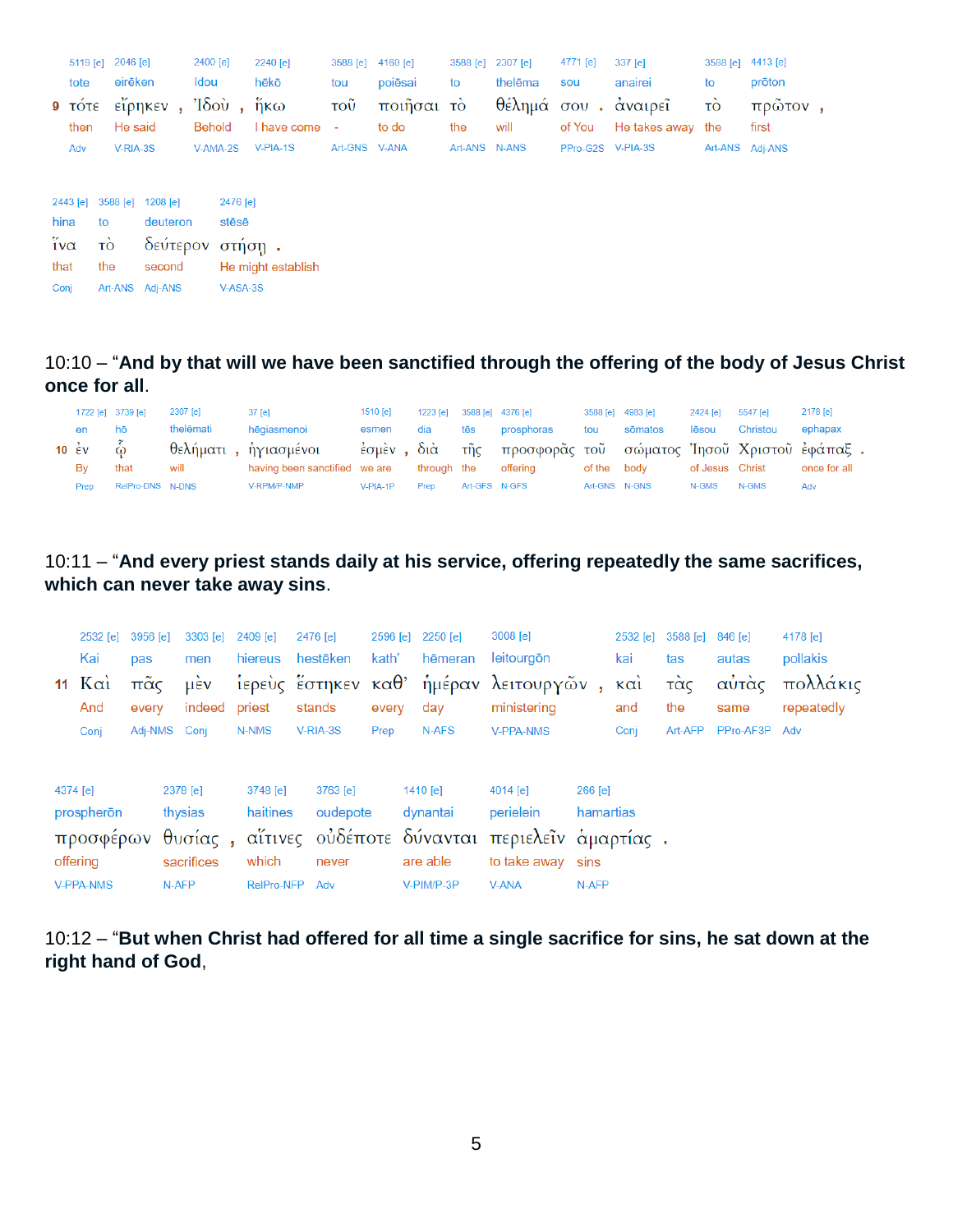|          | 3778 [e]              | 1161 [e]               |              | 1520 [e] 5228 [e] 266 [e] |           | 4374 [e]                                       | 2378 [e]  |      | 1519 [e] 3588 [e] | 1336 [e]          |  |
|----------|-----------------------|------------------------|--------------|---------------------------|-----------|------------------------------------------------|-----------|------|-------------------|-------------------|--|
|          | houtos                | de                     | mian         | hyper                     | hamartiōn | prosenenkas                                    | thysian   | eis  | to                | diēnekes          |  |
|          | 12 $\delta$ υντος δέ, |                        |              |                           |           | μίαν ὑπὲρ ἁμαρτιῶν προσενέγκας θυσίαν εἰς - τὸ |           |      |                   | $\delta$ ιηνεκές, |  |
|          |                       | This [One] however one |              | for                       | sins      | having offered                                 | sacrifice | in   | ٠                 | perpetuity        |  |
|          | DPro-NMS              | Conj                   | Adj-AFS Prep |                           | N-GFP     | <b>V-APA-NMS</b>                               | N-AFS     | Prep |                   | Art-ANS Adj-ANS   |  |
|          |                       |                        |              |                           |           |                                                |           |      |                   |                   |  |
| 2523 [e] |                       | 1188 [e]<br>1722 [e]   |              | 3588 [e]                  | 2316 [e]  |                                                |           |      |                   |                   |  |

| ekathisen   | en   | dexia              | tou           | Theou  |  |
|-------------|------|--------------------|---------------|--------|--|
| έκάθισεν έν |      | δεξιᾶ              | τοῦ           | Θεοῦ,  |  |
| sat down    | at   | [the] right hand - |               | of God |  |
| V-AIA-3S    | Prep | Adi-DFS            | Art-GMS N-GMS |        |  |

## 10:13 – "**waiting from that time until his enemies should be made a footstool for his feet**.

|     | 3588 [e] 3063 [e] | 1551 [e] 2193 [e] 5087 [e]  |      |                                                                                              |     | 3588 [e] 2190 [e] 846 [e] | 5286 [e]                        | 3588 [e] 4228 [e] |       | 846 [e]   |
|-----|-------------------|-----------------------------|------|----------------------------------------------------------------------------------------------|-----|---------------------------|---------------------------------|-------------------|-------|-----------|
| to  | loipon            | ekdechomenos heōs tethōsin  |      |                                                                                              | hoi | echthroi autou            | hypopodion                      | tōn               | podōn | autou     |
|     |                   |                             |      | 13 το λοιπον εκδεχόμενος έως τεθώσιν οι εχθροί αύτου υποπόδιον των ποδών αύτου.              |     |                           |                                 |                   |       |           |
| the |                   |                             |      | henceforth awaiting buntil should be placed the enemies of Him [as] a footstool for the feet |     |                           |                                 |                   |       | of Him    |
|     |                   | Art-ANS Adj-ANS V-PPM/P-NMS | Coni | $V-ASP-3P$                                                                                   |     |                           | Art-NMP Adj-NMP PPro-GM3S N-NNS | Art-GMP N-GMP     |       | PPro-GM3S |

#### 10:14 – "**For by a single offering he has perfected for all time those who are being sanctified**.

| 1520 [e] 1063 [e] 4376 [e] |     |                     | 5048 [e]                                                                                                                                                                                                                       |      | 1519 [e] 3588 [e] 1336 [e] |                 | 3588 [e] 37 [e] |                                                                     |  |
|----------------------------|-----|---------------------|--------------------------------------------------------------------------------------------------------------------------------------------------------------------------------------------------------------------------------|------|----------------------------|-----------------|-----------------|---------------------------------------------------------------------|--|
| mia                        | dar | prosphora           | teteleiōken                                                                                                                                                                                                                    | eis  | to                         | diēnekes        | tous            | hagiazomenous                                                       |  |
|                            |     |                     |                                                                                                                                                                                                                                |      |                            |                 |                 | 14 μιᾶ γὰρ προσφορᾶ, τετελείωκεν εἰς τὸ διηνεκὲς τοὺς ἁγιαζομένους. |  |
|                            |     | By one for offering | He has perfected for the set of the set of the set of the set of the set of the set of the set of the set of the set of the set of the set of the set of the set of the set of the set of the set of the set of the set of the |      |                            | all time        |                 | those being sanctified                                              |  |
| Adj-DFS Conj               |     | N-DFS               | V-RIA-3S                                                                                                                                                                                                                       | Prep |                            | Art-ANS Adj-ANS |                 | Art-AMP V-PPM/P-AMP                                                 |  |

#### 10:15 – "**And the Holy Spirit also bears witness to us; for after saying**,

| 3140 [e]                                                           |      |               |      |               | 1161 [e] 1473 [e] 2532 [e] 3588 [e] 4151 [e] 3588 [e] 40 [e] |                 |          |             | 3326 [e] 1063 [e] 3588 [e] 2046 [e] |             |  |
|--------------------------------------------------------------------|------|---------------|------|---------------|--------------------------------------------------------------|-----------------|----------|-------------|-------------------------------------|-------------|--|
| Martvrei                                                           | de   | hēmin kai to  |      |               | Pneuma to                                                    | Hagion          | meta gar |             | to                                  | eirēkenai   |  |
| 15 Μαρτυρεῖ δὲ ἡμῖν καὶ τὸ Πνεῦμα τὸ Ἅγιον; μετὰ γὰρ τὸ εἰρηκέναι: |      |               |      |               |                                                              |                 |          |             |                                     |             |  |
| Bears witness now                                                  |      | to us         | also | the           | Spirit -                                                     | Holv            |          | after for - |                                     | having said |  |
| $V-PIA-3S$                                                         | Coni | PPro-D1P Coni |      | Art-NNS N-NNS |                                                              | Art-NNS Adi-NNS | Prep     | Coni        | Art-ANS V-RNA                       |             |  |

10:16 – ""**This is the covenant that I will make with them after those days, declares the Lord: I will put my laws on their hearts, and write them on their minds**,"